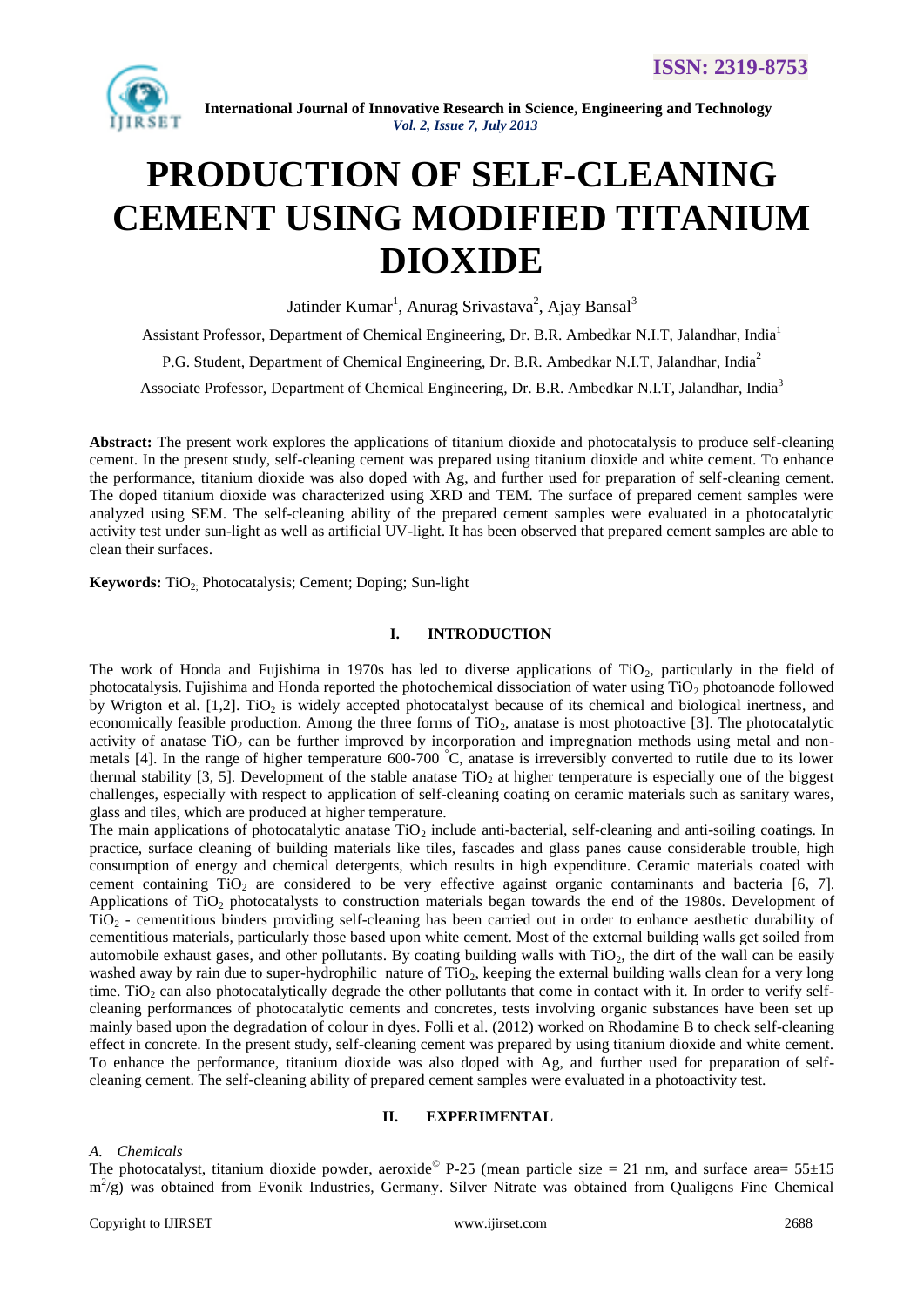

Limited, Mumbai. Birla White was taken as white cement from local market. Azo dye amaranth  $(C_{20}H_{11}N_2O_{10}S_3Na_3)$ was purchased from S. D fine-Chem. Limited, Mumbai.

## *B. Preparation of modified TiO<sup>2</sup> nanoparticle*

Impregnation method was used for the modification of titanium dioxide nanoparticles [8]. Modified titania catalyst were prepared with two different concentrations of Ag, 0.2% and 2%. For the preparation of titania doped catalyst with 0.2% Ag, 0.002 moles of silver was dissolved in 50 ml of distilled water in porcelain bowel and 0.998 moles of titanium dioxide was added to the solution. For the preparation of titania doped catalyst with 2% Ag, 0.02 moles of moles silver was dissolved in 50 ml of distilled water in porcelain bowel and 0.98 moles of titanium dioxide was added to the solution. The solutions were stirred well and allowed to settle for 24 hr, the contents were heated well to evaporate all the water. The dried solids were first ground and then calcined at  $400<sup>o</sup>C$  for 6 hrs in muffle furnace.

# *C. Preparation of cement samples*

Total six different types of cement samples were prepared with varying ratio of  $TiO<sub>2</sub>$  to cement. TiO<sub>2</sub> was used in doped as well as non doped form. Cement slabs of dimensions  $75 \times 25 \times 5$  mm were prepared using white cement, titanium dioxide, and water. The composition of prepared cement samples along with nomenclature is presented in **Table 1.**

| $TiO2$ to cement | <b>Titanium dioxide</b> | Name of sample |                |
|------------------|-------------------------|----------------|----------------|
| ratio $(w/w)$    | <b>Nature</b>           | Percent Ag     |                |
|                  |                         | (w/w)          |                |
| 0.1              | Non-doped               |                | C <sub>1</sub> |
| 0.2              | Non-doped               |                | C <sub>2</sub> |
| 0.1              | Doped                   | 0.2            | C <sub>3</sub> |
| 0.1              | Doped                   | 2.0            | C <sub>4</sub> |
| 0.2              | Doped                   | 0.2            | C <sub>5</sub> |
| 0.2              | Doped                   | 2.0            | C <sub>6</sub> |

TABLE I COMPOSITION OF CEMENT SAMPLES

# *D. Characterization*

The crystallinity of the titanium dioxide was analyzed with a X-Ray diffractometer (XPERTPro) using Cu-K $\alpha$ radiation operated at 40 mA and 45 kV at an angle of 2θ from 20-80°. High resolution images of doped and non-doped TiO<sup>2</sup> were obtained using transmission electron microscope (Hitachi 7500). Surface images of cement samples were obtained by scanning electron microscope (JSM 6610 LV).

# *E. Photocatalytic activity test*

The self-cleaning capability of the photocatalytic cement surface was tested both in laboratory photocatalytic reactor (under artificial UV light) and open environment under sunlight. The experiments in photocatalytic reactor were carried out in a reaction chamber of dimension  $59 \times 28 \times 56$  cm as shown in Fig. 1.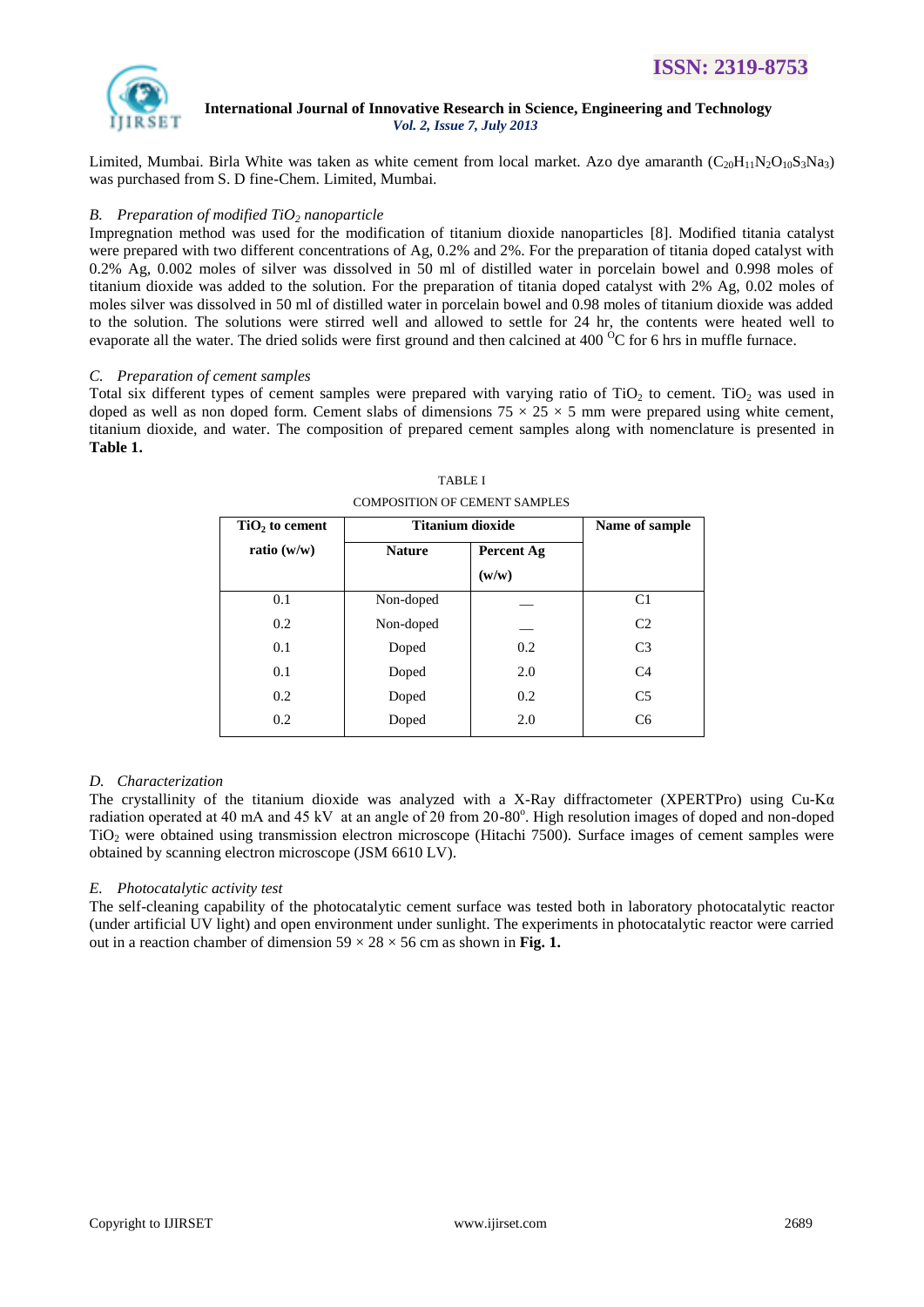



Fig. 1 Photocatalytic reactor

# **III. RESULT AND DISCUSSION**

## *A. Characterization*

XRD analysis was performed to understand the crystal structure of the doped and non-doped TiO<sub>2</sub>. Major peaks occurred at 2θ = 25.32, 27.45, 37.92, 48.14, 54.34, 55.18, 62.94, and 69.12 in all the XRD patterns as shown in **Fig. 2.** These major peaks correspond to diffraction maxima of anatase. It can be inferred that after modification in P-25 the modified particles are able to retain their anatase form.

TEM was used to further examine the crystallinity and morphology of modified  $TiO<sub>2</sub>$  samples. It can give a real space image on the distribution of particles, their surface and shape. **Fig. 3** shows the TEM images of pure  $TiO<sub>2</sub>$ ,  $TiO<sub>2</sub>$  doped with 0.2% of Ag, and TiO<sub>2</sub> doped with 2% of Ag. The distribution of silver is shown in the TEM images with the arrows. It has been revealed that the  $TiO<sub>2</sub>$  powders in rutile phase consist of both spherical and rod shapes but the particles of TiO<sub>2</sub> powders in anatase phase are mostly of spherical morphology [9]. It can be seen from **Fig.** 3 that the particles are mostly of spherical shape, which is an indication of anatase form.

SEM analysis was also performed. **Fig. 4** shows the SEM images of surface of cement slabs of pure white cement, TiO<sub>2</sub> and white cement in ratio of 0.1 and 0.2. The distributions of  $TiO<sub>2</sub>$  were shown by the circles in the SEM images. Surface image of pure cement implies that the particles were very closely packed, and some dust and small cracks were observed on the surface. Sample of cement slab with  $TiO<sub>2</sub>$  to cement ratio of 0.1 and 0.2 show even distribution of photocatalyst throughout the surface. The cement was well settled along with the photocatalyst. The photocatalyst was very well distributed on the surface.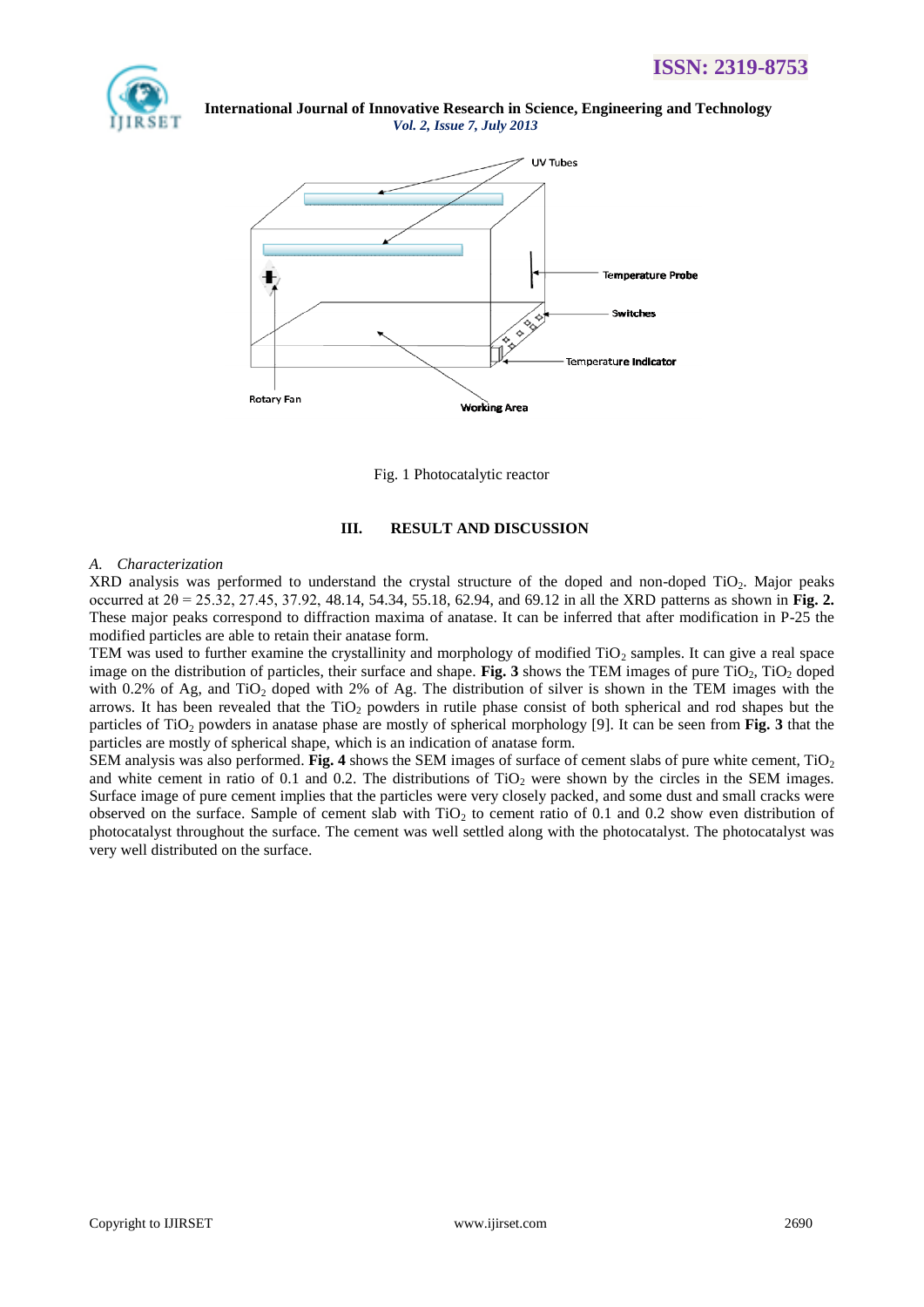

 **International Journal of Innovative Research in Science, Engineering and Technology** *Vol. 2, Issue 7, July 2013*



Fig. 2 X-Ray diffraction spectra of (a) Pure  $TiO<sub>2</sub>$  (b)  $TiO<sub>2</sub>$  doped with 0.2% Ag and (c)  $TiO<sub>2</sub>$  doped with 2% Ag



Fig. 3 TEM images at 150000x of (a) pure TiO<sub>2</sub> (b) TiO<sub>2</sub> doped with 0.2% silver (c) TiO<sub>2</sub> doped with 2% silver.



Fig. 4 SEM images at 1500x of (a) Cement slab made up of white cement only (b) Cement slab made-up of TiO<sub>2</sub> to white cement ratio of 0.1 (c) Cement slab made-up of  $TiO<sub>2</sub>$  to white cement ratio of 0.2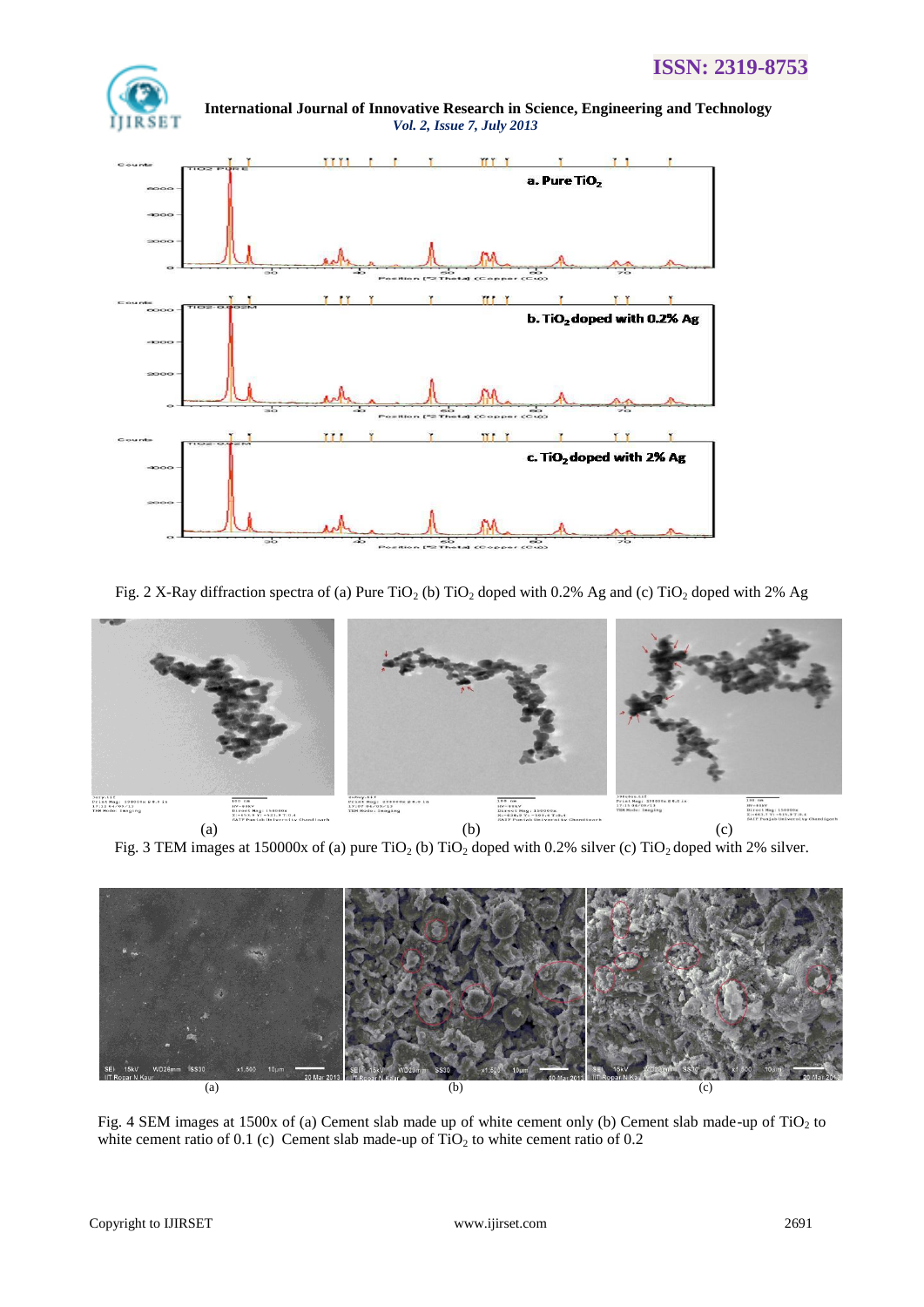

# *B. Photocatalytic activity test*

Total six different types of cement samples were prepared with varying  $TiO<sub>2</sub>$  to cement ratio using doped and non doped TiO<sub>2</sub>. These prepared cement samples were used to form cement slabs of dimensions  $75\times50\times5$  mm. The prepared cement slabs were used to degrade amaranth dye for evaluating degradation efficiency and self-cleaning capability. Degradation of the dye was observed under UV light as well as sun light. **Fig. 5** shows the time effect on degradation of dye using different cement samples under UV light (UV) and sun light (SL).



Fig. 5 Percent degradation in doped and non doped samples under sun light (SL) and UV light (UV) with time

**Table 2** shows the half-life time and rate constant obtained in all the cement samples. It can be observed from Figure 5 that the undoped samples C1 and C2 show degradation of 50 and 66%, respectively under UV light. Under sun-light C1 and C2 samples show degradation of 22 and 32% respectively. The degradation is more in case of C2 sample having more amount of titanium dioxide. The degradation efficiencies particularly depend on the amount of  $TiO<sub>2</sub>$  distributed on the surface. The distribution of TiO<sub>2</sub> in cement slabs having TiO<sub>2</sub> to cement ratio 0.2 (C2) was more prominent than in cement slabs having ratio 0.1 (C1), resulting in the increase in degradation efficiency in case of C2 sample. Degradation of 58, 62, 69, and 76% has been observed in case of doped samples C3, C4, C5, and C6, respectively. It can be observed that cement samples containing doped titanium dioxide (C3, C4, C5, C6) show better degradation than sample containing undoped titanium dioxide (C1, C2) under UV light as well as sun-light. The doping of titanium dioxide with silver prevents the recombination of holes and electrons, which results in better photocatalytic activity. As a results cement samples containing doped titanium dioxide present better degradation. TiO<sub>2</sub> gets active only in UV light due to its larger band gap (3.2 eV). So, the degradation efficiencies were found to be greater in UV light as compared to sun-light (as shown in Figure 5) because sun-light contain very less amount of UV light.